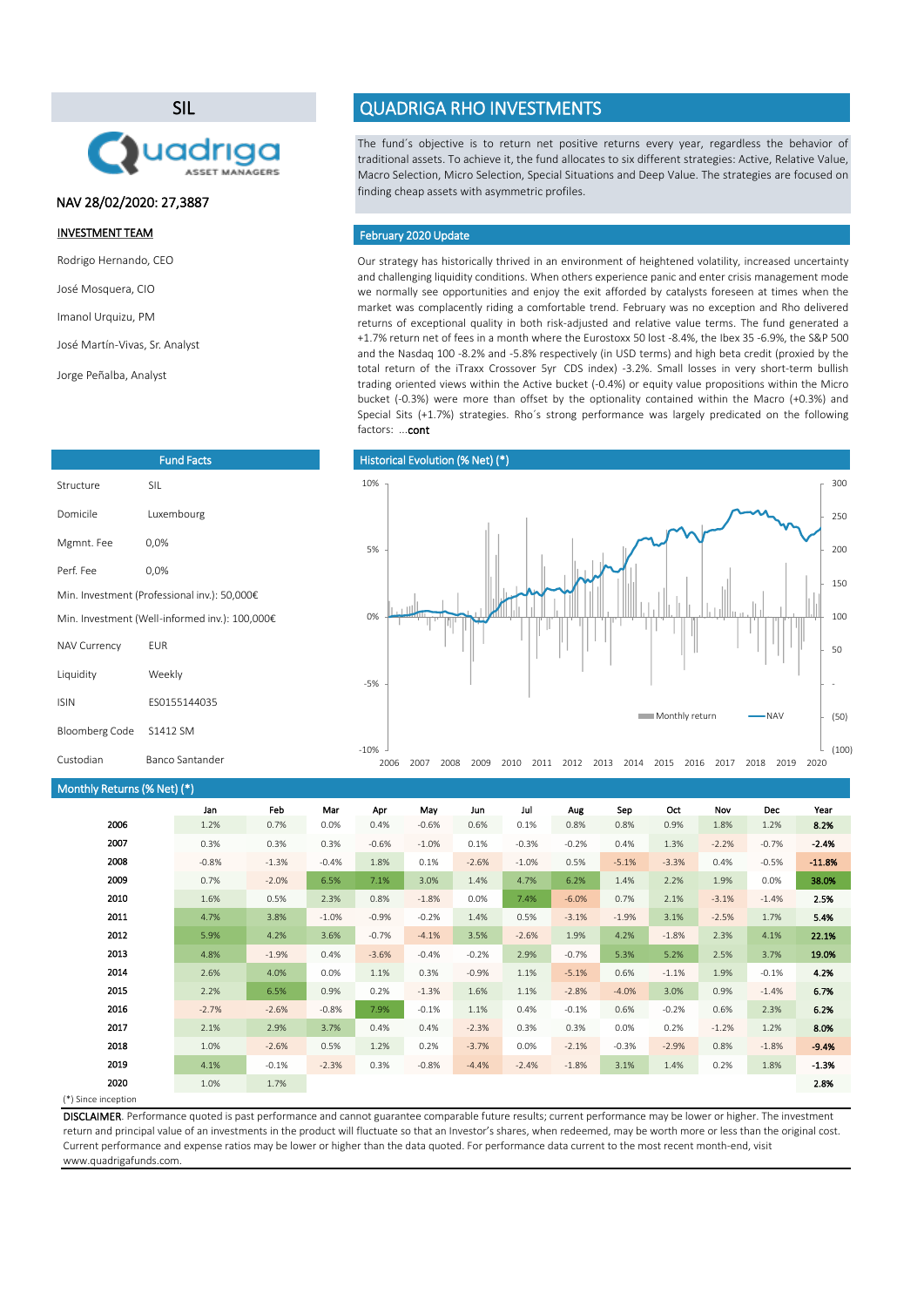## Comparative Risk / Return

|                     |           | <b>RETURNS (CAGR)</b> |                 | <b>VOLATILITY</b> |         |                 |  |  |
|---------------------|-----------|-----------------------|-----------------|-------------------|---------|-----------------|--|--|
|                     | 5 years   | 3 years               | Since inception | 5 years           | 3 years | Since inception |  |  |
| Rho Investments     | $-0.31%$  | -4.28%                | 5.97%           | 7.70%             | 7.20%   | 8.70%           |  |  |
| Stoxx 600           | $-0.58\%$ | 0.42%                 | 1.56%           | 12.31%            | 11.48%  | 14.19%          |  |  |
| Iboxx Eur Corporate | 1.85%     | 2.13%                 | 3.64%           | 2.73%             | 2.35%   | 3.74%           |  |  |
|                     |           |                       |                 |                   |         |                 |  |  |

### Returns (% Net)

| 2020          | 2.76% |
|---------------|-------|
| $CAGR*$       | 5.97% |
| February 2020 | 1.74% |

8.72% 0.69 1.03 1.42%

-2.0%

### Performance attribution across strategies (% Net)\*



### Top Five Positions

Volatility\* Sharpe Ratio\* Sortino Ratio Parametric VaR 1-d

Risk / Return

| <b>BNP Disco S FRN</b>          | 11.41% |
|---------------------------------|--------|
| BFCM Legacy T1 CMS              | 8.06%  |
| Queka PE                        | 6.83%  |
| SX6P Call Spread 400-420 May.20 | 6.82%  |
| Liberbank Equity                | 4.67%  |
|                                 |        |
|                                 |        |

#### % Exposure

| Gross      | 183.76% |
|------------|---------|
| <b>Net</b> | 133.84% |

## Risk Concentration and Distribution Metrics



#### % of Gross Exposure per Strategy

| Active             | 25.66% |
|--------------------|--------|
| Relative value     | 0.00%  |
| Macro              | 5.40%  |
| Micro              | 17.29% |
| Special Situations | 28.03% |
| Deep Value         | 4.50%  |
| Hedges             | 3.78%  |
| Liquidity          | 15.32% |





#### (\*) Since inception

DISCLAIMER. Performance quoted is past performance and cannot guarantee comparable future results; current performance may be lower or higher. The investment return and principal value of an investments in the product will fluctuate so that an Investor's shares, when redeemed, may be worth more or less than the original cost. Current performance and expense ratios may be lower or higher than the data quoted. For performance data current to the most recent month-end, visit www.quadrigafunds.com.

0.0%

0.4%

0.8%

1.2%